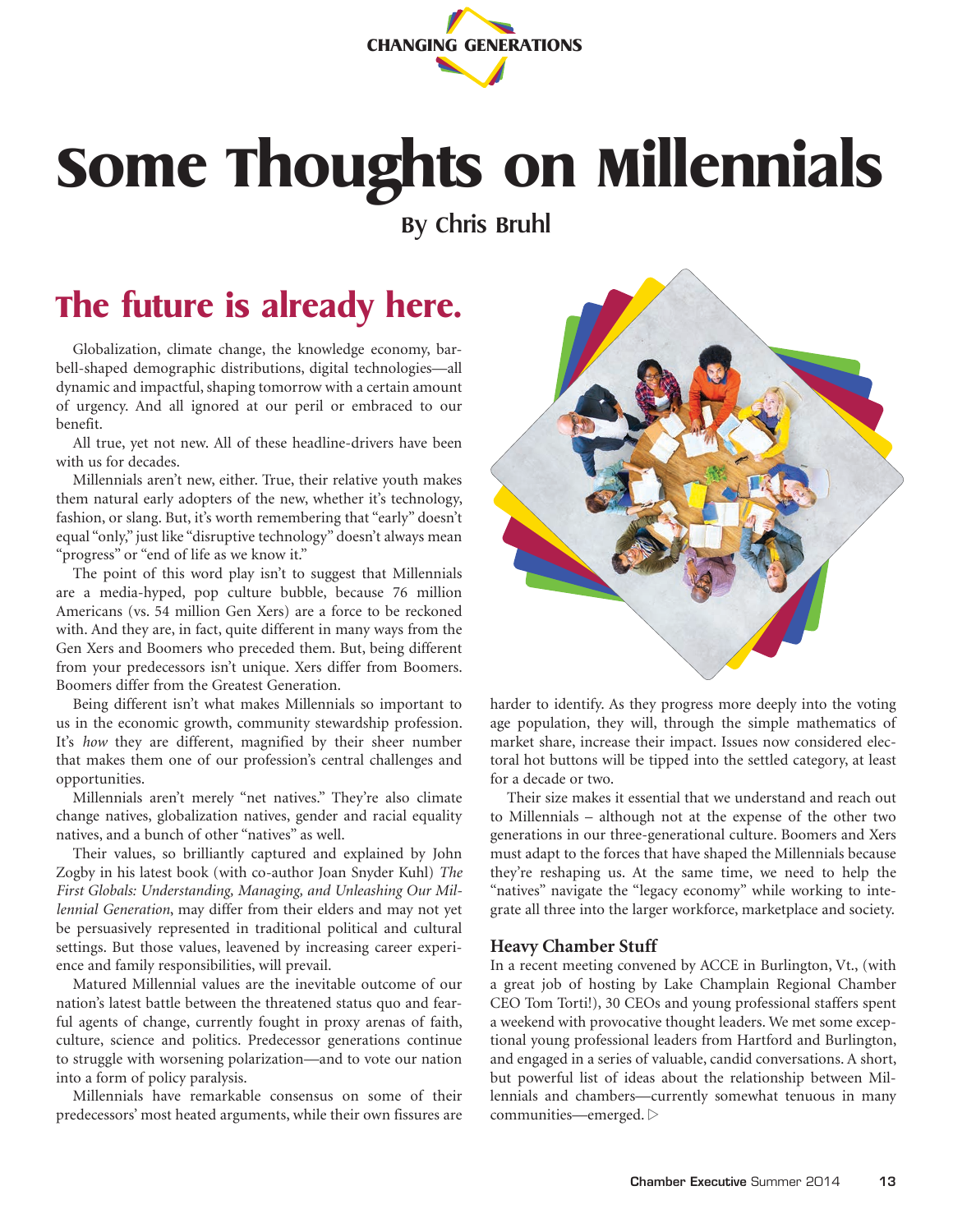

Thanks to notes from ACCE's Ian Scott, here are the group's consensus conclusions in bold type. My perspective on context follows each:

**• We must brand and market the value of the chamber's role in "making connections."** 

Early career individuals are stronger in personal connections than professional ones. The chamber offers the opportunity to accelerate the network development process, and provide facilitated access to specific people of interest. One-on-one connectivity, often called "concierge service," is effective and necessary to help overcome members feeling like outsiders and the chamber being perceived as irrelevant.

**• Make sure your organization has a staffer who "gets" social media, not just one who knows how to use the tools.**

The term "net native" is especially relevant here. Social media are enabled by technology; they aren't the technology itself. Culture change within our organizations, not merely training in techniques, requires role models who live and work with social media as the norm, not the newfangled.

**• Use social media for meaningful engagement; use the platforms to solve problems with your network. A good social media strategy should be 10 percent content and 90 percent engagement.** 

That means fewer repetitive announcements, less telling and selling, and a whole lot more questions, comments, bite-sized messages and immediate responses.

**• Audit all communications; embrace different messages to different audiences across different platforms.**

We all process information and express thoughts and feelings differently. Today's digital technology options let us choose among media. Millennials will use their smart phones for Twitter, Tumblr and Facebook postings, while Boomers will use theirs for email and telephone calls. (Quaint, right?) Our organizations need to fluently use all of these channels – and more.

**• Reframe the chamber's policy priorities through the lens of millennial values; leverage their values to help accomplish priorities.**

While the customer may not actually always be right, huge market segments always matter hugely. Reframing priorities through a soon-to-be-dominant segment makes survival sense. In order to reframe without pandering or condescending, see the next point.

# Learn. **International Business.**





Specializing in the Titles of International Chamber of Commerce Incoterms 2010 · Guide to Export/Import · Bank Guarantees International Transactions · Ethics & Compliance · Over 100 Titles

## **USCIB International Bookstore**

www.InternationalTradeBooks.org



USCIB

 $\triangleright$